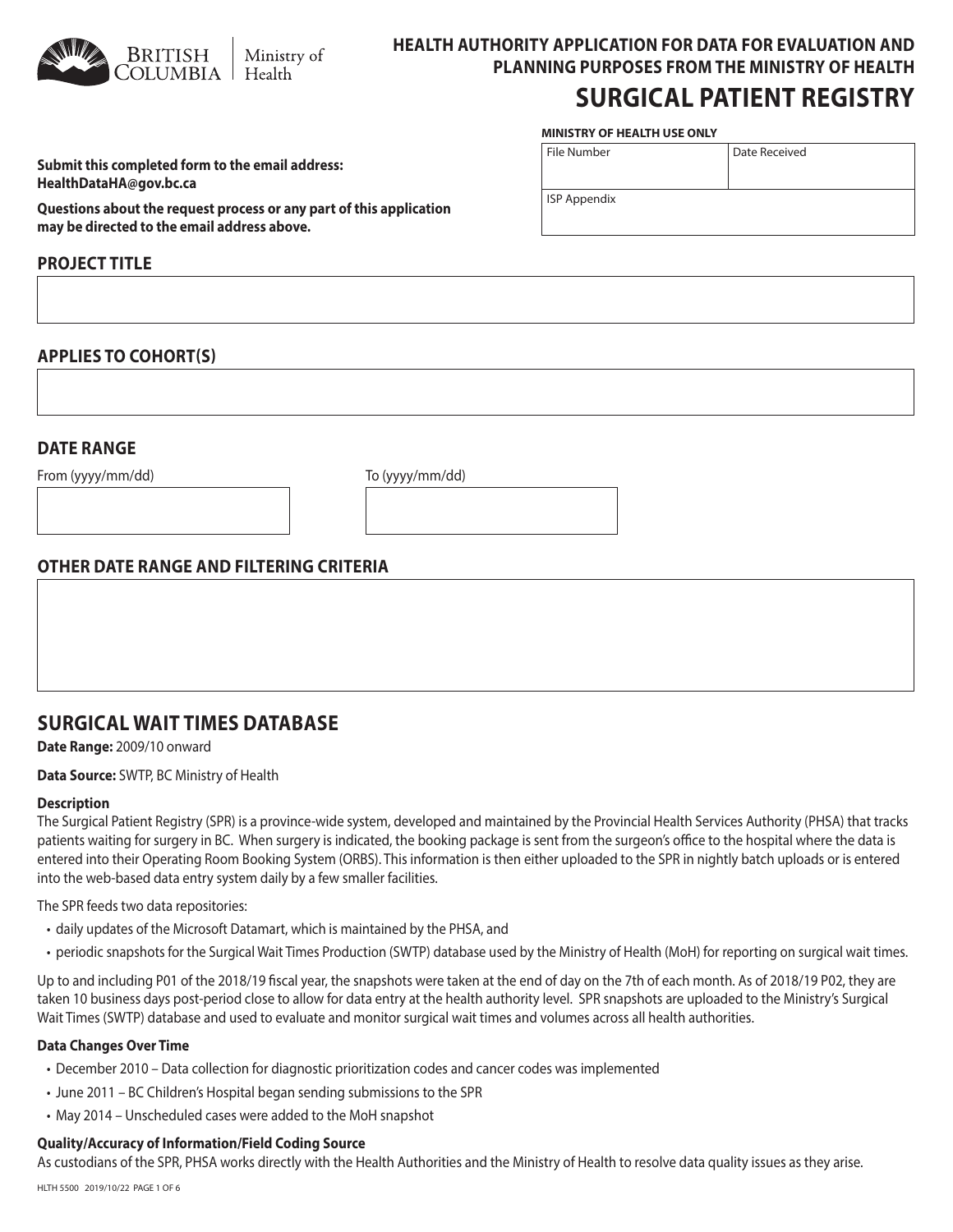| <b>BOOKING RECORDS</b>                                                            |                       |                           |
|-----------------------------------------------------------------------------------|-----------------------|---------------------------|
| <b>FIELD NAMES</b>                                                                | <b>VARIABLE NAMES</b> | <b>REASON FOR REQUEST</b> |
| Surgical Case ID                                                                  | SURG_CASE_ID          |                           |
| ORBS Booking ID                                                                   | ORBS_BOOK_ID          |                           |
| <b>Surgery Status</b>                                                             | SPR_SURG_STAT_DESC    |                           |
| Personal Health Number - replaced<br>by a study specific identification<br>number | CLNT_LABEL            |                           |
| Birth Date (YYYYMM)                                                               | <b>BORN_MONTH</b>     |                           |
| Gender                                                                            | <b>GENDER</b>         |                           |
| Forward Sortation Area (First 3<br>digits of postal code)                         | POST_CODE_PREFIX      |                           |
| City Name                                                                         | <b>CITY</b>           |                           |
| <b>Referral Date</b>                                                              | REFR_DATE             |                           |
| Initial Surgeon Visit Date                                                        | INIT_SRGN_VSIT_DATE   |                           |
| <b>Decision Date</b>                                                              | DECISION_DATE         |                           |
| <b>Booking Form Received Date</b>                                                 | RQST_DATE             |                           |
| <b>Scheduled Surgery Date</b>                                                     | SURG_SCHD_DATE        |                           |
| <b>Booking Inactive Date</b>                                                      | SURG_IATV_DATE        |                           |
| Inactive Explanation                                                              | SPR_IACT_TYPE_DESC    |                           |
| Cancer Code                                                                       | CANCER_CODE           |                           |
| <b>Cancer Recurrent Flag</b>                                                      | RECURRENT_YN          |                           |
| Diagnosis Code                                                                    | DIAGNOSIS_CODE        |                           |
| Diagnosis Description                                                             | DIAGNOSIS_DSC         |                           |
| <b>Benchmark Wait Time</b>                                                        | WAIT_TIME             |                           |
| Surgeon MSP Number - replaced<br>by a study specific identification<br>number     | MSP_ID                |                           |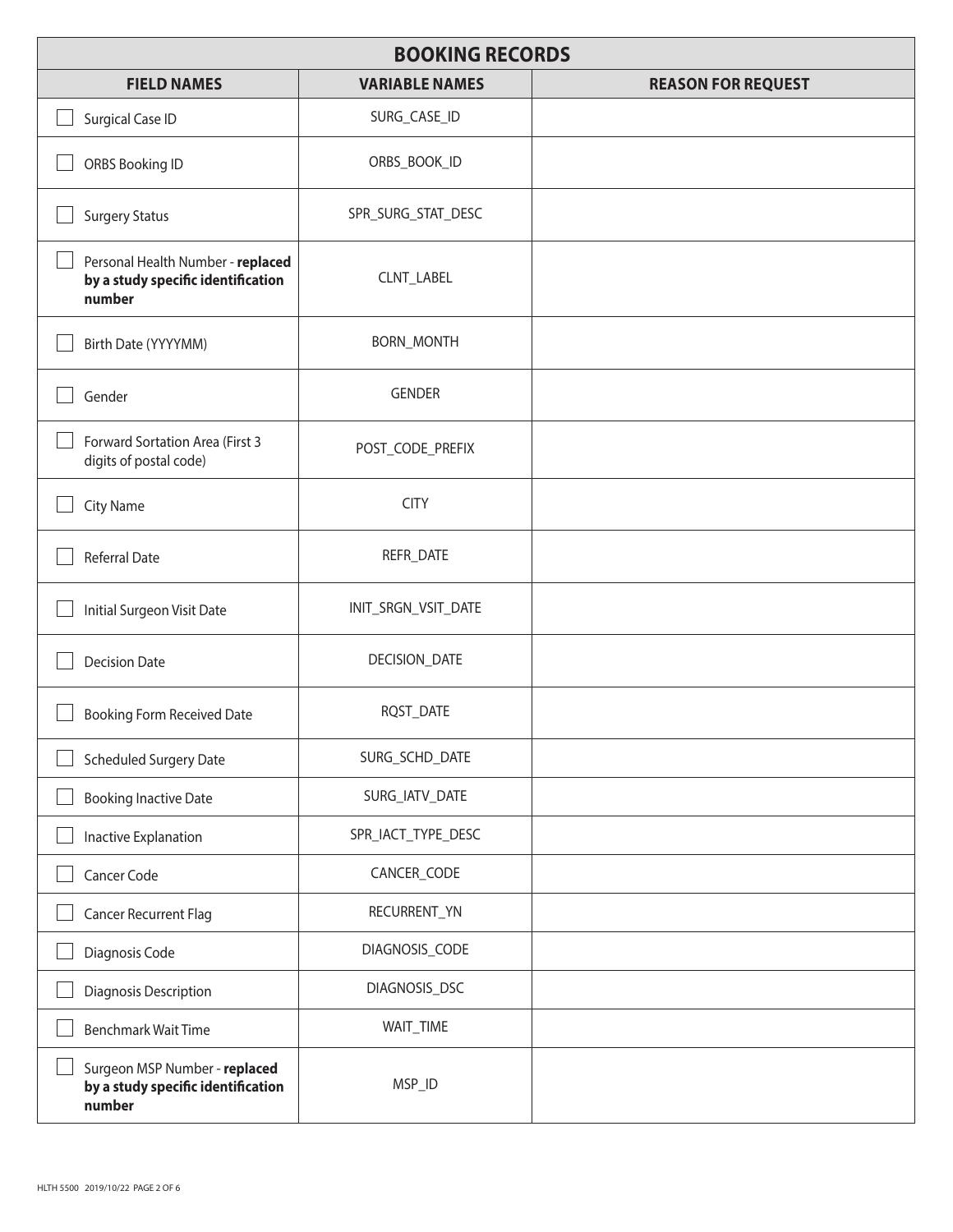| <b>BOOKING RECORDS</b>                                                        |                                                  |                           |
|-------------------------------------------------------------------------------|--------------------------------------------------|---------------------------|
| <b>FIELD NAMES</b>                                                            | <b>VARIABLE NAMES</b>                            | <b>REASON FOR REQUEST</b> |
| Surgeon College ID - replaced by<br>a study specific identification<br>number | SPR_SRGN_ID                                      |                           |
| Facility ID                                                                   | FAC_ID                                           |                           |
| <b>Facility Name</b>                                                          | FAC_DESC                                         |                           |
| Health Authority ID                                                           | RHA_ID                                           |                           |
| Health Authority Name                                                         | RHA_DESC                                         |                           |
| Patient Unavailable Period 1 Start<br>Date                                    | PAT_UNVL_STRT_PERD_1                             |                           |
| Patient Unavailable Period 1 End<br>Date                                      | PAT_UNVL_END_PERD_1                              |                           |
| Patient Unavailable Reason 1                                                  | PAT_UNVL_XPLN_ID_PERD_1                          |                           |
| Patient Unavailable Period 2 Start<br>Date                                    | PAT_UNVL_STRT_PERD_2                             |                           |
| Patient Unavailable Period 2 End<br>Date                                      | PAT_UNVL_END_PERD_2                              |                           |
| Patient Unavailable Reason 2                                                  | PAT_UNVL_XPLN_ID_PERD_2                          |                           |
| Patient Unavailable Period 3 Start<br>Date                                    | PAT_UNVL_STRT_PERD_3                             |                           |
| Patient Unavailable Period 3 End<br>Date                                      | PAT_UNVL_END_PERD_3                              |                           |
| Patient Unavailable Reason 3                                                  | PAT_UNVL_XPLN_ID_PERD_3                          |                           |
| HA Procedure Code - Primary                                                   | PRIMARY_HA_PROCEDURE_CD (SPR<br>procedure table) |                           |
| HA Procedure Description - Primary                                            | HA_PROCEDURE_NM (SPR procedure<br>table)         |                           |
| HA Procedure Code - Secondary 1                                               | SECONDARY_HA_PROCEDURE1_CD<br>(booking table)    |                           |
| HA Procedure Description -<br>Secondary 1                                     | HA_PROCEDURE_NM                                  |                           |
| HA Procedure Code - Secondary 2                                               | SECONDARY_HA_PROCEDURE2_CD<br>(booking table)    |                           |
| HA Procedure Description -<br>Secondary 2                                     | HA_PROCEDURE_NM                                  |                           |
| HA Procedure Code - Secondary 3                                               | SECONDARY_HA_PROCEDURE3_CD<br>(booking table)    |                           |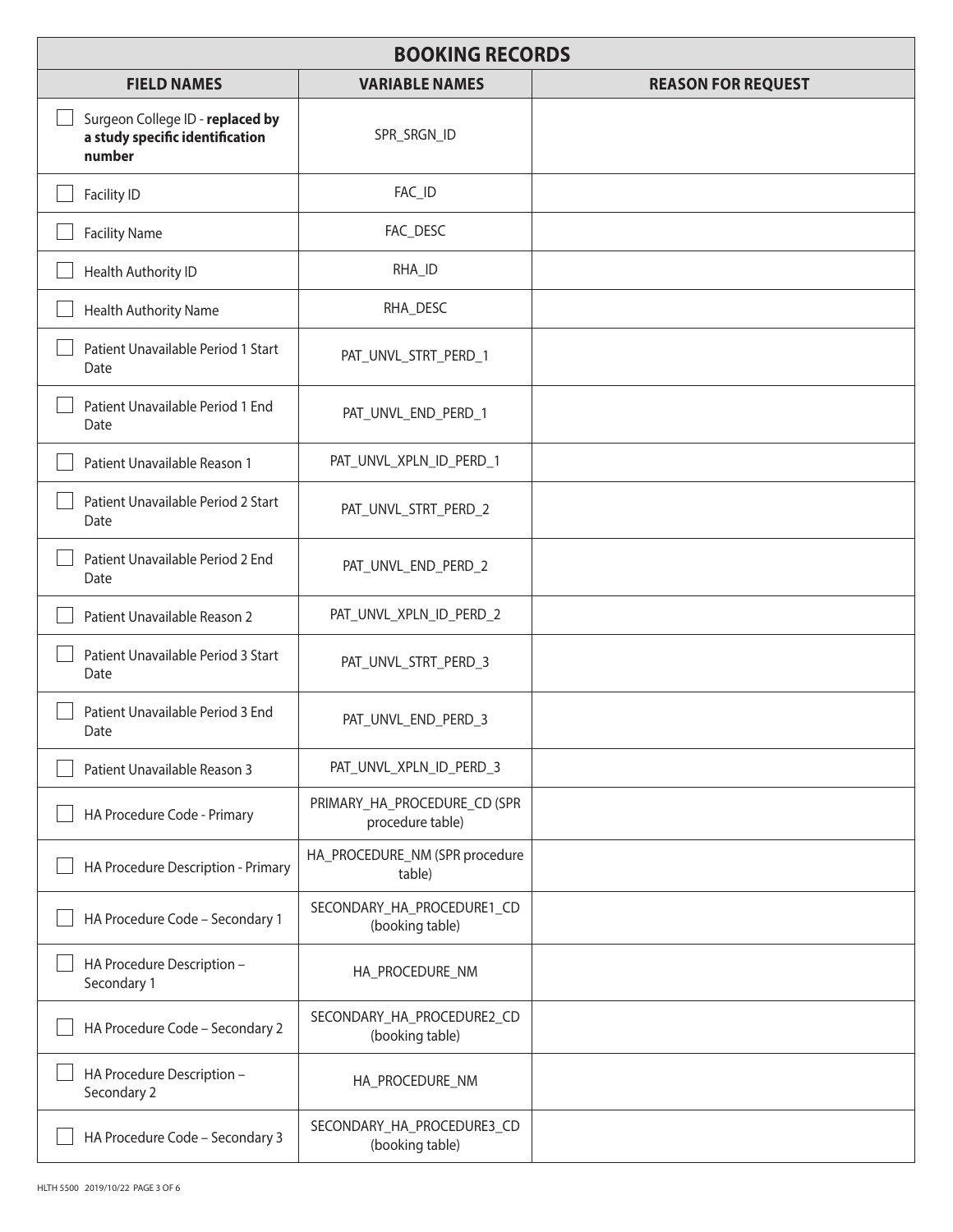| <b>BOOKING RECORDS</b>                               |                                                |                           |
|------------------------------------------------------|------------------------------------------------|---------------------------|
| <b>FIELD NAMES</b>                                   | <b>VARIABLE NAMES</b>                          | <b>REASON FOR REQUEST</b> |
| HA Procedure Description -<br>Secondary 3            | HA_PROCEDURE_NM                                |                           |
| Provincial Procedure Code - Primary                  | BOOK_PRIMARY_PROV_PROCEDURE_<br>ID             |                           |
| Provincial Procedure Description -<br>Primary        | BOOK_PRIMARY_PROV_PROCEDURE_<br><b>NM</b>      |                           |
| Provincial Procedure Code -<br>Secondary 1           | BOOK_SEC_PROV_PROCEDURE_ID1                    |                           |
| Provincial Procedure Description -<br>Secondary 1    | BOOK_SEC_PROV_PROCEDURE_NM1                    |                           |
| Provincial Procedure Code -<br>Secondary 2           | BOOK_SEC_PROV_PROCEDURE_ID2                    |                           |
| Provincial Procedure Description -<br>Secondary 2    | BOOK_SEC_PROV_PROCEDURE_NM2                    |                           |
| Provincial Procedure Code -<br>Secondary 3           | BOOK_SEC_PROV_PROCEDURE_ID3                    |                           |
| Provincial Procedure Description -<br>Secondary 3    | BOOK_SEC_PROV_PROCEDURE_NM3                    |                           |
| HA Cancellation Reason Code                          | HA_CANCEL_RSN_CD (booking table)               |                           |
| <b>HA Cancellation Reason</b><br>Description         | HA_CANCEL_RSN_DSC (Cancel<br>reason table)     |                           |
| <b>Provincial Cancellation Reason</b><br>Code        | SPR_CANCEL_CODE                                |                           |
| <b>Provincial Cancellation Reason</b><br>Description | SPR_CANCEL_DSC                                 |                           |
| HA Encounter Type Code                               | HA_ENCOUNTER_TYPE_CD<br>(encounter type table) |                           |
| HA Encounter Type Description                        | HA_ENCOUNTER_TYPE_DSC                          |                           |
| Provincial Encounter Type Code                       | SPR_ENCT_TYPE_CODE                             |                           |
| Provincial Encounter Type Code<br>Description        | SPR_ENCT_TYPE_DSC                              |                           |
| Postponement Date                                    | SURG_DEFR_DATE                                 |                           |
| Provincial Postponement Reason<br>Code               | SPR_POSTPONE_CODE                              |                           |
| Provincial Postponement Reason<br>Code Description   | PR_POSTPONE_DSC                                |                           |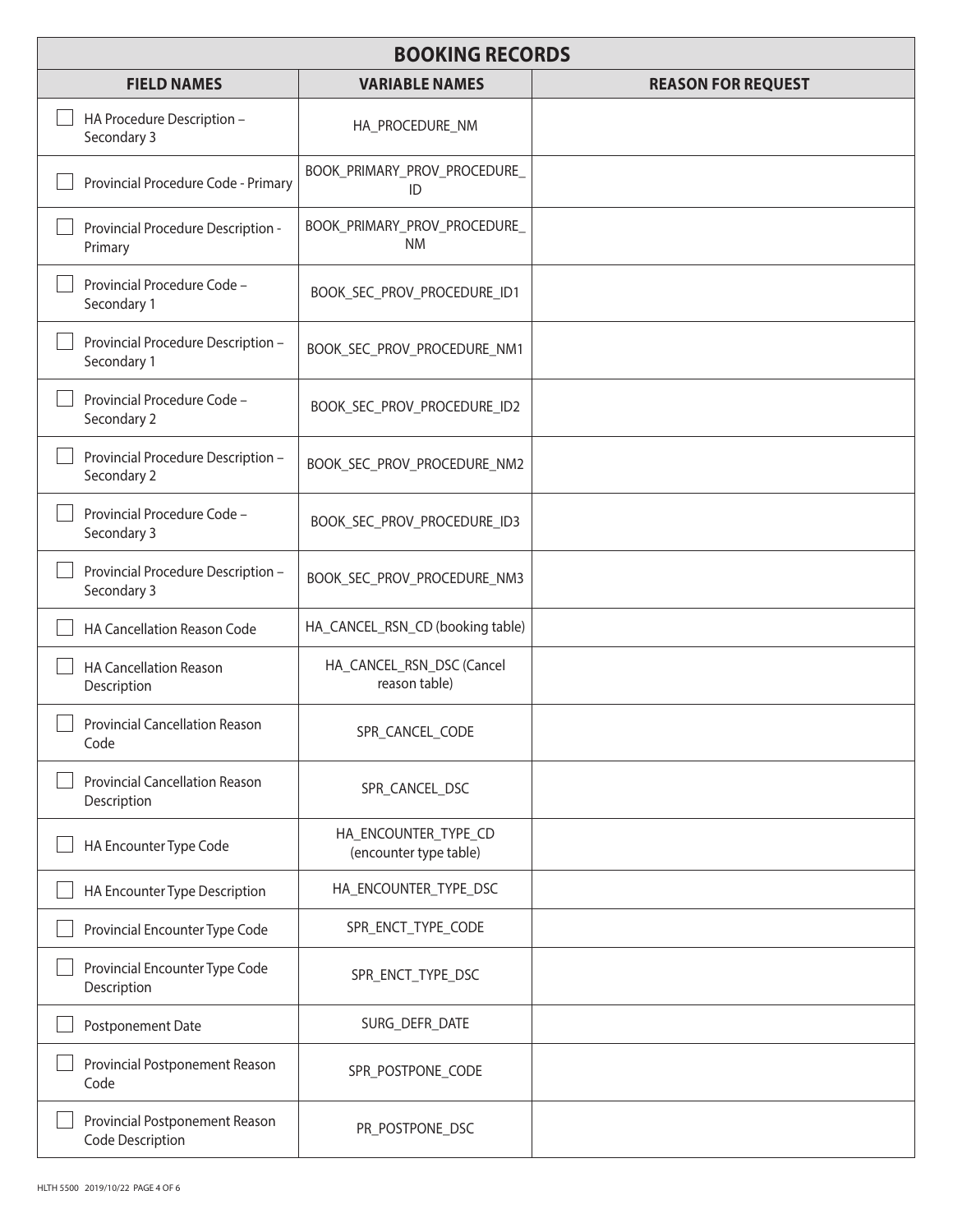| <b>BOOKING RECORDS</b>        |                                                |                           |
|-------------------------------|------------------------------------------------|---------------------------|
| <b>FIELD NAMES</b>            | <b>VARIABLE NAMES</b>                          | <b>REASON FOR REQUEST</b> |
| <b>Surgical Case Comments</b> | SURGICAL_CASE_EXPLANATN_TXT<br>(Booking table) |                           |

| <b>POST-OPERATION RECORDS</b>                                                     |                                                      |                           |
|-----------------------------------------------------------------------------------|------------------------------------------------------|---------------------------|
| <b>FIELD NAMES</b>                                                                | <b>VARIABLE NAMES</b>                                | <b>REASON FOR REQUEST</b> |
| Post-Operation ID                                                                 | SURG_POST_OP_ID                                      |                           |
| Surgical case ID                                                                  | SURG_CASE_ID                                         |                           |
| ORBS Booking ID                                                                   | ORBS_BOOKING_ID                                      |                           |
| Personal Health Number - replaced<br>by a study specific identification<br>number | CLNT_LABEL                                           |                           |
| Birth Date (YYYYMM)                                                               | <b>BORN_MONTH</b>                                    |                           |
| Gender                                                                            | <b>GENDER</b>                                        |                           |
| Forward Sortation Area (First 3<br>digits of postal code)                         | POST_CODE_PREFIX                                     |                           |
| City Name                                                                         | <b>CITY</b>                                          |                           |
| Surgery Performed Date                                                            | SURG_CMPL_DATE                                       |                           |
| Unscheduled Surgery Flag                                                          | EMRG_SURG                                            |                           |
| Surgeon College ID - replaced by<br>a study specific identification<br>number     | SPR_SRGN_ID                                          |                           |
| Surgeon Full Name                                                                 | SURGEON_FULL_NAME                                    |                           |
| Facility ID                                                                       | FAC_ID                                               |                           |
| <b>Facility Name</b>                                                              | FAC_DESC                                             |                           |
| Health Authority ID                                                               | RHA_ID                                               |                           |
| Health Authority Name                                                             | RHA_DESC                                             |                           |
| HA Procedure Code - Primary                                                       | PRIMARY_HA_PROCEDURE_CD (Post<br>Operation table)    |                           |
| HA Procedure Description -<br>Primary                                             | HA_PROCEDURE_NM (SPR Procedure<br>table)             |                           |
| HA Procedure Code - Secondary 1                                                   | SECONDARY_HA_PROCEDURE1_CD<br>(Post Operation table) |                           |
| HA Procedure Description -<br>Secondary 1                                         | HA_PROCEDURE_NM (SPR Procedure<br>table)             |                           |